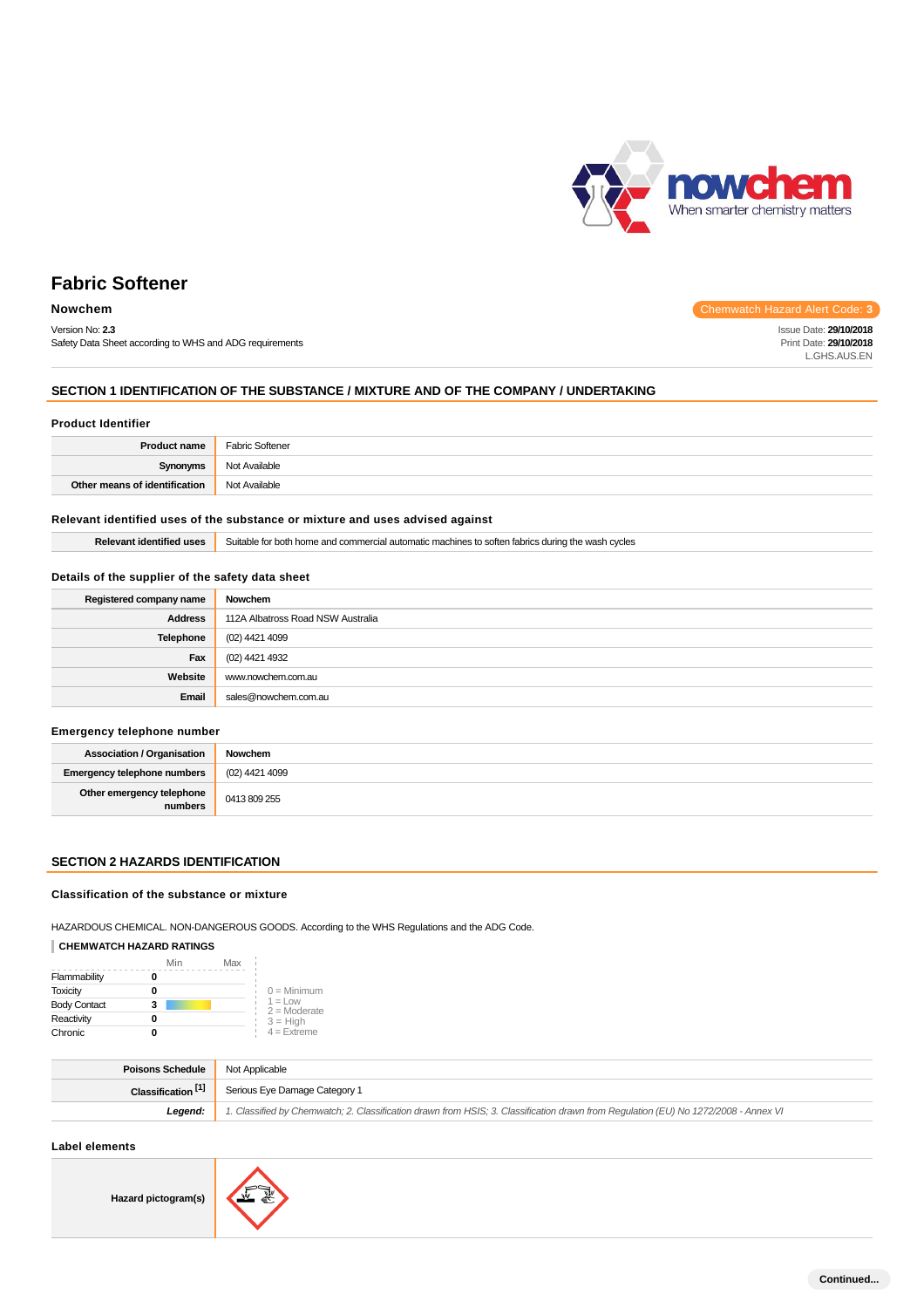| <b>SIGNAL WORD</b>                    | <b>DANGER</b>                                                                                                                    |
|---------------------------------------|----------------------------------------------------------------------------------------------------------------------------------|
|                                       |                                                                                                                                  |
| Hazard statement(s)                   |                                                                                                                                  |
| H318                                  | Causes serious eye damage.                                                                                                       |
|                                       |                                                                                                                                  |
| Precautionary statement(s) General    |                                                                                                                                  |
| P <sub>101</sub>                      | If medical advice is needed, have product container or label at hand.                                                            |
| P102                                  | Keep out of reach of children.                                                                                                   |
| P <sub>103</sub>                      | Read label before use.                                                                                                           |
|                                       |                                                                                                                                  |
| Precautionary statement(s) Prevention |                                                                                                                                  |
| P <sub>280</sub>                      | Wear eye protection when appropriate.                                                                                            |
|                                       |                                                                                                                                  |
| Precautionary statement(s) Response   |                                                                                                                                  |
| P305+P351+P338                        | IF IN EYES: Rinse cautiously with water for several minutes. Remove contact lenses, if present and easy to do. Continue rinsing. |
| P310                                  | Immediately call a POISON CENTER or doctor/physician.                                                                            |
|                                       |                                                                                                                                  |

#### **Precautionary statement(s) Storage**

Not Applicable

#### **Precautionary statement(s) Disposal**

Not Applicable

#### **SECTION 3 COMPOSITION / INFORMATION ON INGREDIENTS**

#### **Substances**

See section below for composition of Mixtures

#### **Mixtures**

| <b>CAS No</b>         | eiaht        | Name                                                          |
|-----------------------|--------------|---------------------------------------------------------------|
| $91995 - 81 - 2$<br>. | $<$ 10<br>__ | n methosulfate<br><i>roxvethvlmoniu</i><br>$11.70 \times 111$ |

#### **SECTION 4 FIRST AID MEASURES**

## **Description of first aid measures**

| <b>Eye Contact</b>  | If this product comes in contact with the eyes:<br>$\blacktriangleright$ Immediately hold eyelids apart and flush the eye continuously with running water.<br>Ensure complete irrigation of the eye by keeping eyelids apart and away from eye and moving the eyelids by occasionally lifting the upper and lower lids.<br>► Continue flushing until advised to stop by the Poisons Information Centre or a doctor, or for at least 15 minutes.<br>Transport to hospital or doctor without delay.<br>► Removal of contact lenses after an eye injury should only be undertaken by skilled personnel. |
|---------------------|------------------------------------------------------------------------------------------------------------------------------------------------------------------------------------------------------------------------------------------------------------------------------------------------------------------------------------------------------------------------------------------------------------------------------------------------------------------------------------------------------------------------------------------------------------------------------------------------------|
| <b>Skin Contact</b> | If skinirritation occurs:<br>Immediately remove all contaminated clothing, including footwear.<br>Flush skin and hair with running water (and soap if available).<br>Seek medical attention.                                                                                                                                                                                                                                                                                                                                                                                                         |
| Inhalation          | If fumes, aerosols or combustion products are inhaled remove from contaminated area.<br>• Other measures are usually unnecessary.                                                                                                                                                                                                                                                                                                                                                                                                                                                                    |
| Ingestion           | $\blacktriangleright$ Immediately give a glass of water.<br>First aid is not generally required. If in doubt, contact a Poisons Information Centre or a doctor.<br>For advice, contact a Poisons Information Centre or a doctor.                                                                                                                                                                                                                                                                                                                                                                     |

#### **Indication of any immediate medical attention and special treatment needed**

Treat symptomatically.

#### **SECTION 5 FIREFIGHTING MEASURES**

#### **Extinguishing media**

▶ There is no restriction on the type of extinguisher which may be used.

Use extinguishing media suitable for surrounding area.

## **Special hazards arising from the substrate or mixture**

**Fire Incompatibility** None known.

### **Advice for firefighters**

- **Fire Fighting**
- Alert Fire Brigade and tell them location and nature of hazard. ► Wear breathing apparatus plus protective gloves in the event of a fire.
- Prevent, by any means available, spillage from entering drains or water courses.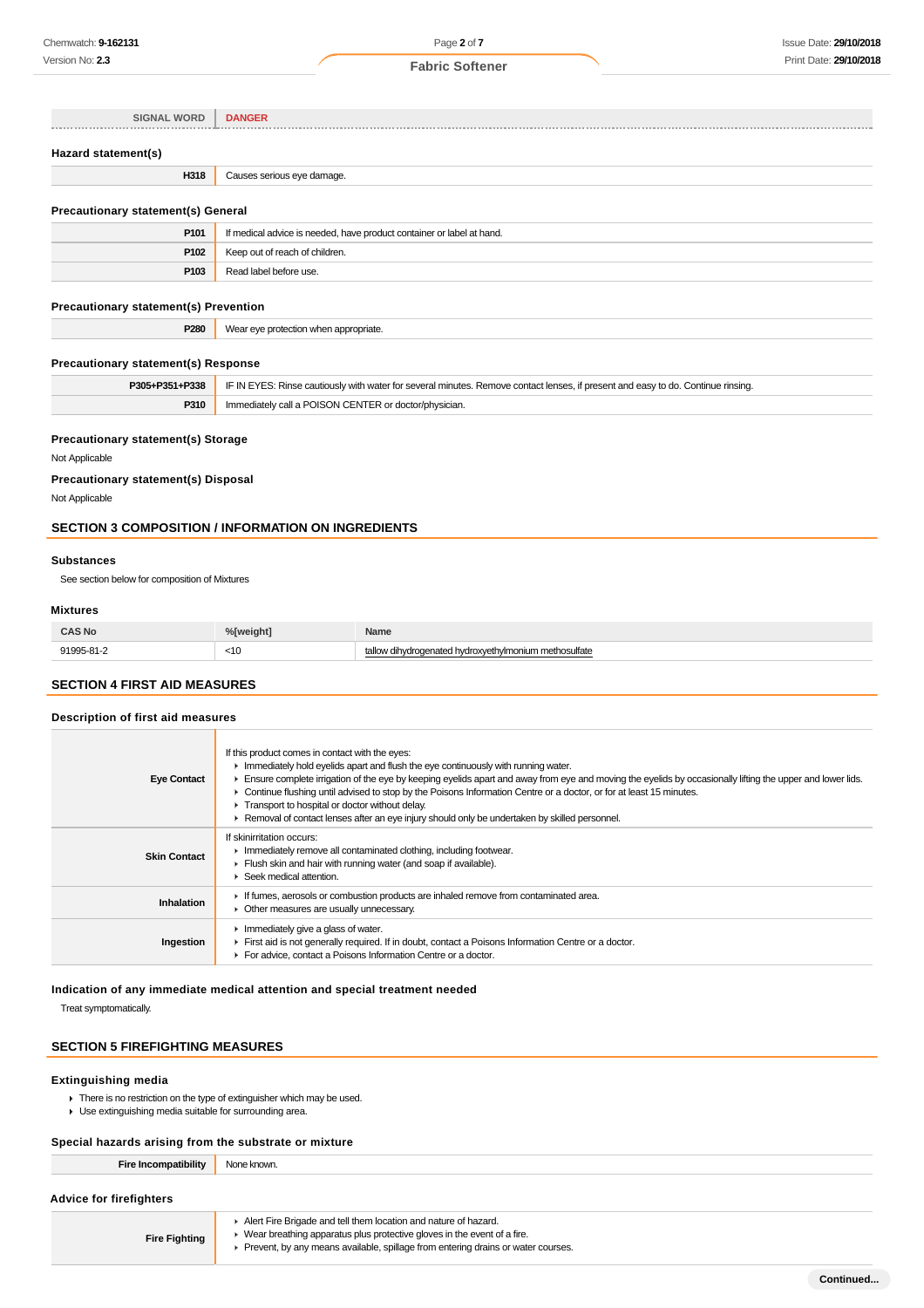|                              | ▶ Use fire fighting procedures suitable for surrounding area.<br>DO NOT approach containers suspected to be hot.<br>• Cool fire exposed containers with water spray from a protected location.<br>If safe to do so, remove containers from path of fire.<br>Equipment should be thoroughly decontaminated after use. |
|------------------------------|----------------------------------------------------------------------------------------------------------------------------------------------------------------------------------------------------------------------------------------------------------------------------------------------------------------------|
| <b>Fire/Explosion Hazard</b> | $\triangleright$ Non combustible.<br>• Not considered a significant fire risk, however containers may burn.<br>May emit corrosive fumes.                                                                                                                                                                             |
| <b>HAZCHEM</b>               | Not Applicable                                                                                                                                                                                                                                                                                                       |

## **SECTION 6 ACCIDENTAL RELEASE MEASURES**

**Personal precautions, protective equipment and emergency procedures**

See section 8

## **Environmental precautions**

See section 12

## **Methods and material for containment and cleaning up**

| <b>Minor Spills</b> | • Clean up all spills immediately.<br>Avoid breathing vapours and contact with eyes.<br>$\triangleright$ Control personal contact with the substance, by using protective equipment.<br>Contain and absorb spill with sand, earth, inert material or vermiculite.<br>$\triangleright$ Wipe up.<br>• Place in a suitable, labelled container for waste disposal.                                                                                                                                                                                                                                                                                                                                                                                                                                                                                |
|---------------------|------------------------------------------------------------------------------------------------------------------------------------------------------------------------------------------------------------------------------------------------------------------------------------------------------------------------------------------------------------------------------------------------------------------------------------------------------------------------------------------------------------------------------------------------------------------------------------------------------------------------------------------------------------------------------------------------------------------------------------------------------------------------------------------------------------------------------------------------|
| <b>Major Spills</b> | Moderate hazard.<br>• Clear area of personnel and move upwind.<br>Alert Fire Brigade and tell them location and nature of hazard.<br>• Wear breathing apparatus plus protective gloves.<br>► Prevent, by any means available, spillage from entering drains or water course.<br>Stop leak if safe to do so.<br>Contain spill with sand, earth or vermiculite.<br>• Collect recoverable product into labelled containers for recycling.<br>• Neutralise/decontaminate residue (see Section 13 for specific agent).<br>• Collect solid residues and seal in labelled drums for disposal.<br>• Wash area and prevent runoff into drains.<br>After clean up operations, decontaminate and launder all protective clothing and equipment before storing and re-using.<br>If contamination of drains or waterways occurs, advise emergency services. |

Personal Protective Equipment advice is contained in Section 8 of the SDS.

## **SECTION 7 HANDLING AND STORAGE**

| Precautions for safe handling |                                                                                                                                                                                                                                                                                                                                                                                                                                                                                                                                                                                                                                                                                                                                                                                                                                                                          |  |
|-------------------------------|--------------------------------------------------------------------------------------------------------------------------------------------------------------------------------------------------------------------------------------------------------------------------------------------------------------------------------------------------------------------------------------------------------------------------------------------------------------------------------------------------------------------------------------------------------------------------------------------------------------------------------------------------------------------------------------------------------------------------------------------------------------------------------------------------------------------------------------------------------------------------|--|
| Safe handling                 | Avoid all personal contact, including inhalation.<br>• Wear protective clothing when risk of exposure occurs.<br>$\blacktriangleright$ Use in a well-ventilated area.<br>Avoid contact with incompatible materials.<br>V When handling, DO NOT eat, drink or smoke.<br>▶ Keep containers securely sealed when not in use.<br>Avoid physical damage to containers.<br>Always wash hands with soap and water after handling.<br>• Work clothes should be laundered separately. Launder contaminated clothing before re-use.<br>Use good occupational work practice.<br>• Observe manufacturer's storage and handling recommendations contained within this SDS.<br>Atmosphere should be reqularly checked against established exposure standards to ensure safe working conditions are maintained.<br>DO NOT allow clothing wet with material to stay in contact with skin |  |
| <b>Other information</b>      |                                                                                                                                                                                                                                                                                                                                                                                                                                                                                                                                                                                                                                                                                                                                                                                                                                                                          |  |

## **Conditions for safe storage, including any incompatibilities**

| <b>Storage incompatibility</b> | • Check all containers are clearly labelled and free from leaks.<br>None known               |
|--------------------------------|----------------------------------------------------------------------------------------------|
| Suitable container             | • Polyethylene or polypropylene container.<br>Packing as recommended by manufacturer (HDPE). |

## **SECTION 8 EXPOSURE CONTROLS / PERSONAL PROTECTION**

## **Control parameters**

## **OCCUPATIONAL EXPOSURE LIMITS (OEL)**

**INGREDIENT DATA**

#### Not Available

## **EMERGENCY LIMITS**

| $-1$<br>Ingredient | <b>Material name</b> | $- - -$<br><b>CCL3</b> | . .<br>--- | $- - -$ |
|--------------------|----------------------|------------------------|------------|---------|
|--------------------|----------------------|------------------------|------------|---------|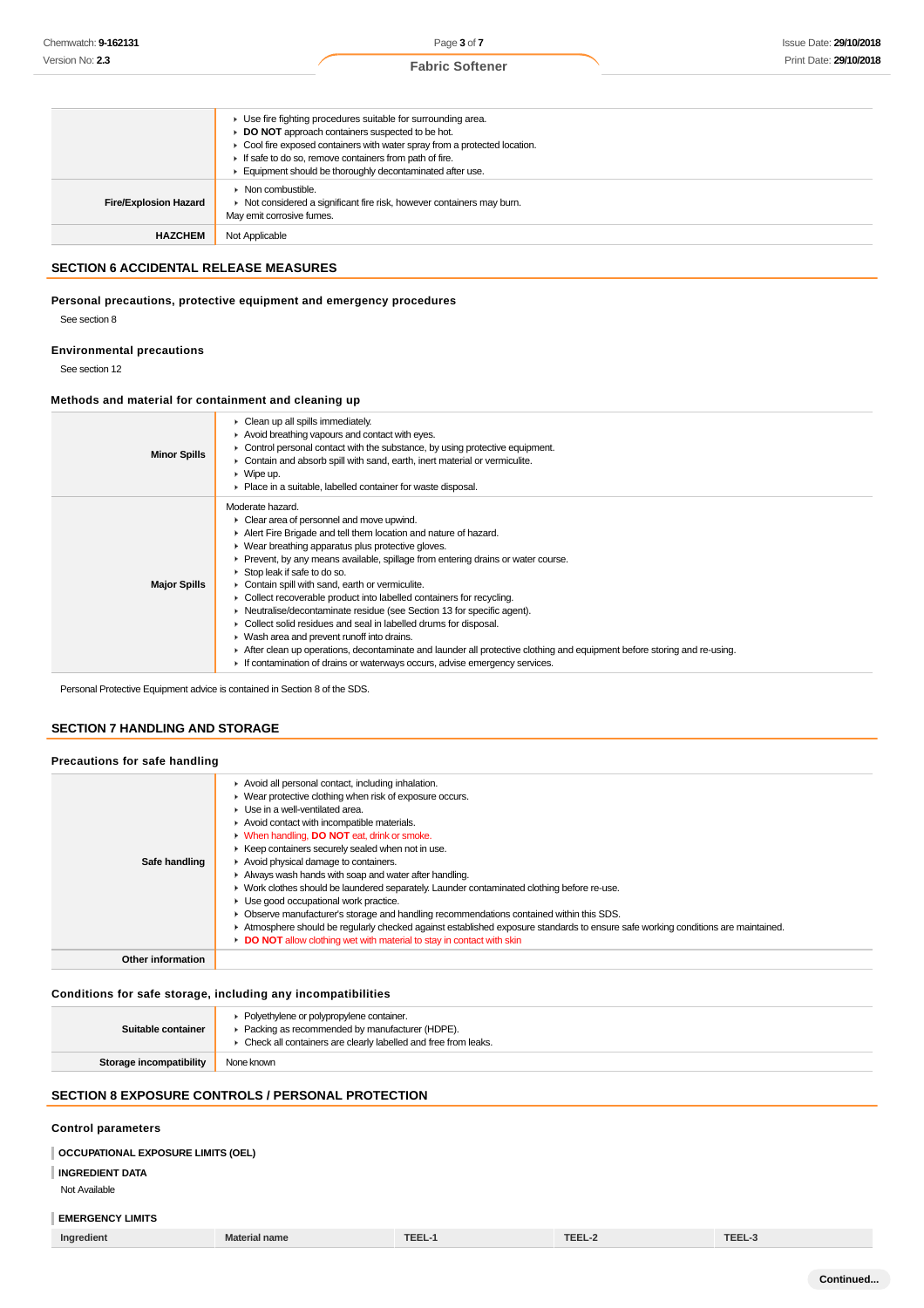Version No: **2.3**

#### **Fabric Softener**

| <b>Fabric Softener</b>                                   | Not Available        | Not Available | Not Available       | Not Available |  |
|----------------------------------------------------------|----------------------|---------------|---------------------|---------------|--|
| Ingredient                                               | <b>Original IDLH</b> |               | <b>Revised IDLH</b> |               |  |
| tallow dihydrogenated<br>hydroxyethylmonium methosulfate | Not Available        |               | Not Available       |               |  |

## **MATERIAL DATA**

Odour Threshold Value: 3.3 ppm (detection), 7.6 ppm (recognition)

Exposure at or below the recommended isopropanol TLV-TWA and STEL is thought to minimise the potential for inducing narcotic effects or significant irritation of the eyes or upper respiratory tract. It is believed, in the absence of hard evidence, that this limit also provides protection against the development of chronic health effects. The limit is intermediate to that set for ethanol, which is less toxic, and n-propyl alcohol, which is more toxic, than isopropanol

#### **Exposure controls**

| Appropriate engineering<br>controls | Engineering controls are used to remove a hazard or place a barrier between the worker and the hazard. Well-designed engineering controls can be<br>highly effective in protecting workers and will typically be independent of worker interactions to provide this high level of protection.<br>The basic types of engineering controls are:<br>Process controls which involve changing the way a job activity or process is done to reduce the risk.<br>Enclosure and/or isolation of emission source which keeps a selected hazard 'physically' away from the worker and ventilation that strategically 'adds' and<br>'removes' air in the work environment. Ventilation can remove or dilute an air contaminant if designed properly. The design of a ventilation system must<br>match the particular process and chemical or contaminant in use.<br>Employers may need to use multiple types of controls to prevent employee overexposure.<br>General exhaust is adequate under normal operating conditions. If risk of overexposure exists, wear SAA approved respirator. Correct fit is essential to<br>obtain adequate protection. Provide adequate ventilation in warehouse or closed storage areas. |
|-------------------------------------|---------------------------------------------------------------------------------------------------------------------------------------------------------------------------------------------------------------------------------------------------------------------------------------------------------------------------------------------------------------------------------------------------------------------------------------------------------------------------------------------------------------------------------------------------------------------------------------------------------------------------------------------------------------------------------------------------------------------------------------------------------------------------------------------------------------------------------------------------------------------------------------------------------------------------------------------------------------------------------------------------------------------------------------------------------------------------------------------------------------------------------------------------------------------------------------------------------------|
| <b>Personal protection</b>          |                                                                                                                                                                                                                                                                                                                                                                                                                                                                                                                                                                                                                                                                                                                                                                                                                                                                                                                                                                                                                                                                                                                                                                                                               |
| Eye and face protection             | Safety glasses with side shields.<br>• Contact lenses may pose a special hazard; soft contact lenses may absorb and concentrate irritants. A written policy document, describing the wearing<br>of lenses or restrictions on use, should be created for each workplace or task. This should include a review of lens absorption and adsorption for the<br>class of chemicals in use and an account of injury experience. Medical and first-aid personnel should be trained in their removal and suitable equipment<br>should be readily available. In the event of chemical exposure, begin eye irrigation immediately and remove contact lens as soon as practicable. Lens<br>should be removed at the first signs of eye redness or irritation - lens should be removed in a clean environment only after workers have washed hands<br>thoroughly. [CDC NIOSH Current Intelligence Bulletin 59], [AS/NZS 1336 or national equivalent]                                                                                                                                                                                                                                                                       |
| <b>Skin protection</b>              | See Hand protection below                                                                                                                                                                                                                                                                                                                                                                                                                                                                                                                                                                                                                                                                                                                                                                                                                                                                                                                                                                                                                                                                                                                                                                                     |
| Hands/feet protection               | No special equipment required due to the physical nature of the product.                                                                                                                                                                                                                                                                                                                                                                                                                                                                                                                                                                                                                                                                                                                                                                                                                                                                                                                                                                                                                                                                                                                                      |
| <b>Body protection</b>              | See Other protection below                                                                                                                                                                                                                                                                                                                                                                                                                                                                                                                                                                                                                                                                                                                                                                                                                                                                                                                                                                                                                                                                                                                                                                                    |
| Other protection                    | ▶ Barrier cream.<br>Skin cleansing cream.<br>$\blacktriangleright$ Eye wash unit.                                                                                                                                                                                                                                                                                                                                                                                                                                                                                                                                                                                                                                                                                                                                                                                                                                                                                                                                                                                                                                                                                                                             |

## **SECTION 9 PHYSICAL AND CHEMICAL PROPERTIES**

## **Information on basic physical and chemical properties**

| Appearance                                      | Opaque pale blue liquid |                                            |               |
|-------------------------------------------------|-------------------------|--------------------------------------------|---------------|
|                                                 |                         |                                            |               |
| <b>Physical state</b>                           | Liquid                  | Relative density (Water = 1)               | $0.95 - 1.00$ |
| Odour                                           | Not Available           | Partition coefficient n-octanol /<br>water | Not Available |
| <b>Odour threshold</b>                          | Not Available           | Auto-ignition temperature (°C)             | Not Available |
| pH (as supplied)                                | $5 - 6$                 | <b>Decomposition temperature</b>           | Not Available |
| Melting point / freezing point<br>(°C)          | Not Available           | Viscosity (cSt)                            | Not Available |
| Initial boiling point and boiling<br>range (°C) | Not Available           | Molecular weight (g/mol)                   | Not Available |
| Flash point (°C)                                | Not Available           | <b>Taste</b>                               | Not Available |
| <b>Evaporation rate</b>                         | Not Available           | <b>Explosive properties</b>                | Not Available |
| Flammability                                    | Non Flammable           | <b>Oxidising properties</b>                | Not Available |
| Upper Explosive Limit (%)                       | Not Available           | Surface Tension (dyn/cm or<br>$mN/m$ )     | Not Available |
| Lower Explosive Limit (%)                       | Not Available           | <b>Volatile Component (%vol)</b>           | Not Available |
| Vapour pressure (kPa)                           | Not Available           | Gas group                                  | Not Available |
| Solubility in water (g/L)                       | Miscible                | pH as a solution (1%)                      | Not Available |
| Vapour density (Air = 1)                        | Not Available           | VOC g/L                                    | Not Available |

## **SECTION 10 STABILITY AND REACTIVITY**

**Reactivity** See section 7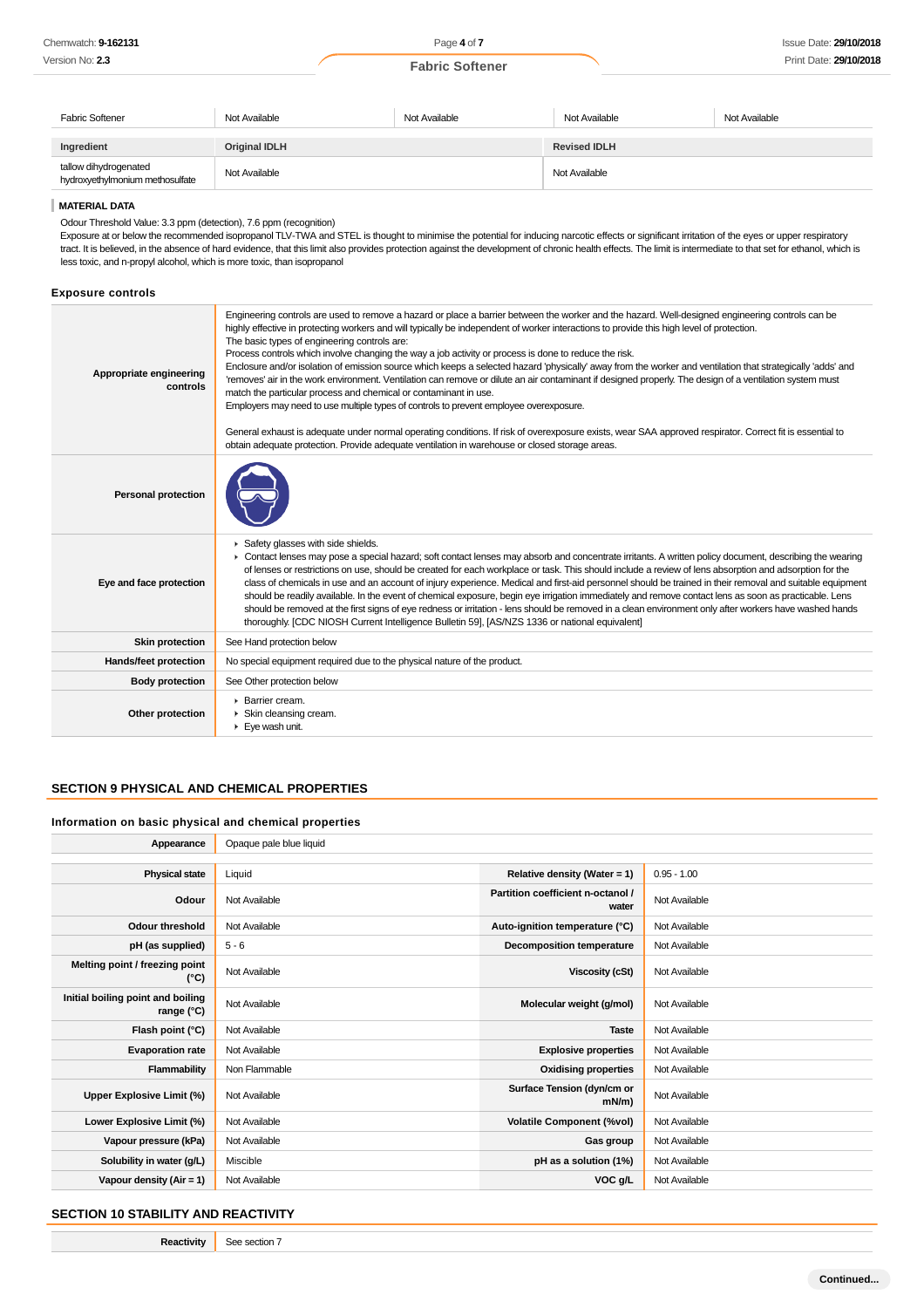|  | <b>Fabric Softener</b> |
|--|------------------------|
|--|------------------------|

| <b>Chemical stability</b>             | • Unstable in the presence of incompatible materials.<br>▶ Product is considered stable.<br>Hazardous polymerisation will not occur. |
|---------------------------------------|--------------------------------------------------------------------------------------------------------------------------------------|
| Possibility of hazardous<br>reactions | See section 7                                                                                                                        |
| <b>Conditions to avoid</b>            | See section 7                                                                                                                        |
| Incompatible materials                | See section 7                                                                                                                        |
| Hazardous decomposition<br>products   | See section 5                                                                                                                        |

## **SECTION 11 TOXICOLOGICAL INFORMATION**

## **Information on toxicological effects**

| Inhaled                                     | The material is not thought to produce adverse health effects or irritation of the respiratory tract (as classified by EC Directives using animal models).<br>Nevertheless, good hygiene practice requires that exposure be kept to a minimum and that suitable control measures be used in an occupational setting.                                                                                                                                                                                                                                                                                                                                                                                                                                                                                                                                                                                            |                                 |                |                   |  |
|---------------------------------------------|-----------------------------------------------------------------------------------------------------------------------------------------------------------------------------------------------------------------------------------------------------------------------------------------------------------------------------------------------------------------------------------------------------------------------------------------------------------------------------------------------------------------------------------------------------------------------------------------------------------------------------------------------------------------------------------------------------------------------------------------------------------------------------------------------------------------------------------------------------------------------------------------------------------------|---------------------------------|----------------|-------------------|--|
| Ingestion                                   | The material has NOT been classified by EC Directives or other classification systems as 'harmful by ingestion'. This is because of the lack of<br>corroborating animal or human evidence. The material may still be damaging to the health of the individual, following ingestion, especially where<br>pre-existing organ (e.g liver, kidney) damage is evident. Present definitions of harmful or toxic substances are generally based on doses producing<br>mortality rather than those producing morbidity (disease, ill-health). Gastrointestinal tract discomfort may produce nausea and vomiting. In an occupational<br>setting however, ingestion of insignificant quantities is not thought to be cause for concern.                                                                                                                                                                                   |                                 |                |                   |  |
|                                             | Skin contact is not thought to have harmful health effects (as classified under EC Directives); the material may still produce health damage following entry<br>through wounds, lesions or abrasions.                                                                                                                                                                                                                                                                                                                                                                                                                                                                                                                                                                                                                                                                                                           |                                 |                |                   |  |
| <b>Skin Contact</b>                         | Limited evidence exists, or practical experience predicts, that the material either produces inflammation of the skin in a substantial number of individuals<br>following direct contact, and/or produces significant inflammation when applied to the healthy intact skin of animals, for up to four hours, such inflammation<br>being present twenty-four hours or more after the end of the exposure period. Skin irritation may also be present after prolonged or repeated exposure; this<br>may result in a form of contact dermatitis (nonallergic). The dermatitis is often characterised by skin redness (erythema) and swelling (oedema) which may<br>progress to blistering (vesiculation), scaling and thickening of the epidermis. At the microscopic level there may be intercellular oedema of the spongy<br>layer of the skin (spongiosis) and intracellular oedema of the epidermis.<br>511ipa |                                 |                |                   |  |
| Eye                                         | When applied to the eye(s) of animals, the material produces severe ocular lesions which are present twenty-four hours or more after instillation.<br>Isopropanol vapour may cause mild eye irritation at 400 ppm. Splashes may cause severe eye irritation, possible comeal burns and eye damage. Eye<br>contact may cause tearing or blurring of vision.                                                                                                                                                                                                                                                                                                                                                                                                                                                                                                                                                      |                                 |                |                   |  |
| <b>Chronic</b>                              | Limited evidence suggests that repeated or long-term occupational exposure may produce cumulative health effects involving organs or biochemical<br>systems.<br>There exists limited evidence that shows that skin contact with the material is capable either of inducing a sensitisation reaction in a significant number of<br>individuals, and/or of producing positive response in experimental animals.                                                                                                                                                                                                                                                                                                                                                                                                                                                                                                   |                                 |                |                   |  |
|                                             |                                                                                                                                                                                                                                                                                                                                                                                                                                                                                                                                                                                                                                                                                                                                                                                                                                                                                                                 |                                 |                |                   |  |
| <b>Fabric Softener</b>                      | <b>TOXICITY</b>                                                                                                                                                                                                                                                                                                                                                                                                                                                                                                                                                                                                                                                                                                                                                                                                                                                                                                 | <b>IRRITATION</b>               |                |                   |  |
|                                             | Not Available                                                                                                                                                                                                                                                                                                                                                                                                                                                                                                                                                                                                                                                                                                                                                                                                                                                                                                   | Not Available                   |                |                   |  |
|                                             |                                                                                                                                                                                                                                                                                                                                                                                                                                                                                                                                                                                                                                                                                                                                                                                                                                                                                                                 |                                 |                |                   |  |
| tallow dihydrogenated                       | <b>TOXICITY</b>                                                                                                                                                                                                                                                                                                                                                                                                                                                                                                                                                                                                                                                                                                                                                                                                                                                                                                 |                                 |                | <b>IRRITATION</b> |  |
| hydroxyethylmonium<br>methosulfate          | Dermal (rabbit) LD50: >2000 mg/kg <sup>[2]</sup>                                                                                                                                                                                                                                                                                                                                                                                                                                                                                                                                                                                                                                                                                                                                                                                                                                                                |                                 |                | Not Available     |  |
|                                             | Oral (rat) LD50: >2000 mg/kg <sup>[2]</sup>                                                                                                                                                                                                                                                                                                                                                                                                                                                                                                                                                                                                                                                                                                                                                                                                                                                                     |                                 |                |                   |  |
| Legend:                                     | 1. Value obtained from Europe ECHA Registered Substances - Acute toxicity 2.* Value obtained from manufacturer's SDS. Unless otherwise specified<br>data extracted from RTECS - Register of Toxic Effect of chemical Substances                                                                                                                                                                                                                                                                                                                                                                                                                                                                                                                                                                                                                                                                                 |                                 |                |                   |  |
| <b>Acute Toxicity</b>                       | $\circledcirc$                                                                                                                                                                                                                                                                                                                                                                                                                                                                                                                                                                                                                                                                                                                                                                                                                                                                                                  | Carcinogenicity                 | $\circledcirc$ |                   |  |
| <b>Skin Irritation/Corrosion</b>            | $\circ$                                                                                                                                                                                                                                                                                                                                                                                                                                                                                                                                                                                                                                                                                                                                                                                                                                                                                                         | Reproductivity                  | $\circ$        |                   |  |
| <b>Serious Eye Damage/Irritation</b>        | ✔                                                                                                                                                                                                                                                                                                                                                                                                                                                                                                                                                                                                                                                                                                                                                                                                                                                                                                               | <b>STOT - Single Exposure</b>   | $\circledcirc$ |                   |  |
| <b>Respiratory or Skin</b><br>sensitisation | ல                                                                                                                                                                                                                                                                                                                                                                                                                                                                                                                                                                                                                                                                                                                                                                                                                                                                                                               | <b>STOT - Repeated Exposure</b> | O              |                   |  |

**Mutagenicity Aspiration Hazard** 

Legend:  $\blacktriangleright$  - Data available but does not fill the criteria for classification<br>  $\blacktriangleright$  - Data available to make classification

 $\odot$ 

 $\bigcirc$  – Data Not Available to make classification

## **SECTION 12 ECOLOGICAL INFORMATION**

| <b>Toxicity</b> |  |
|-----------------|--|
|                 |  |

| <b>Fabric Softener</b>                                      | <b>ENDPOINT</b><br>Not Available | <b>TEST DURATION (HR)</b><br>Not Available |                        | <b>SPECIES</b><br>Not Available | <b>VALUE</b><br>Not Available |                   | <b>SOURCE</b> | Not Available      |
|-------------------------------------------------------------|----------------------------------|--------------------------------------------|------------------------|---------------------------------|-------------------------------|-------------------|---------------|--------------------|
| tallow dihydrogenated<br>hydroxyethylmonium<br>methosulfate | <b>ENDPOINT</b><br><b>LC50</b>   | <b>TEST DURATION (HR)</b><br>96            | <b>SPECIES</b><br>Fish |                                 |                               | VALUE<br>1.91mg/L |               | <b>SOURCE</b><br>2 |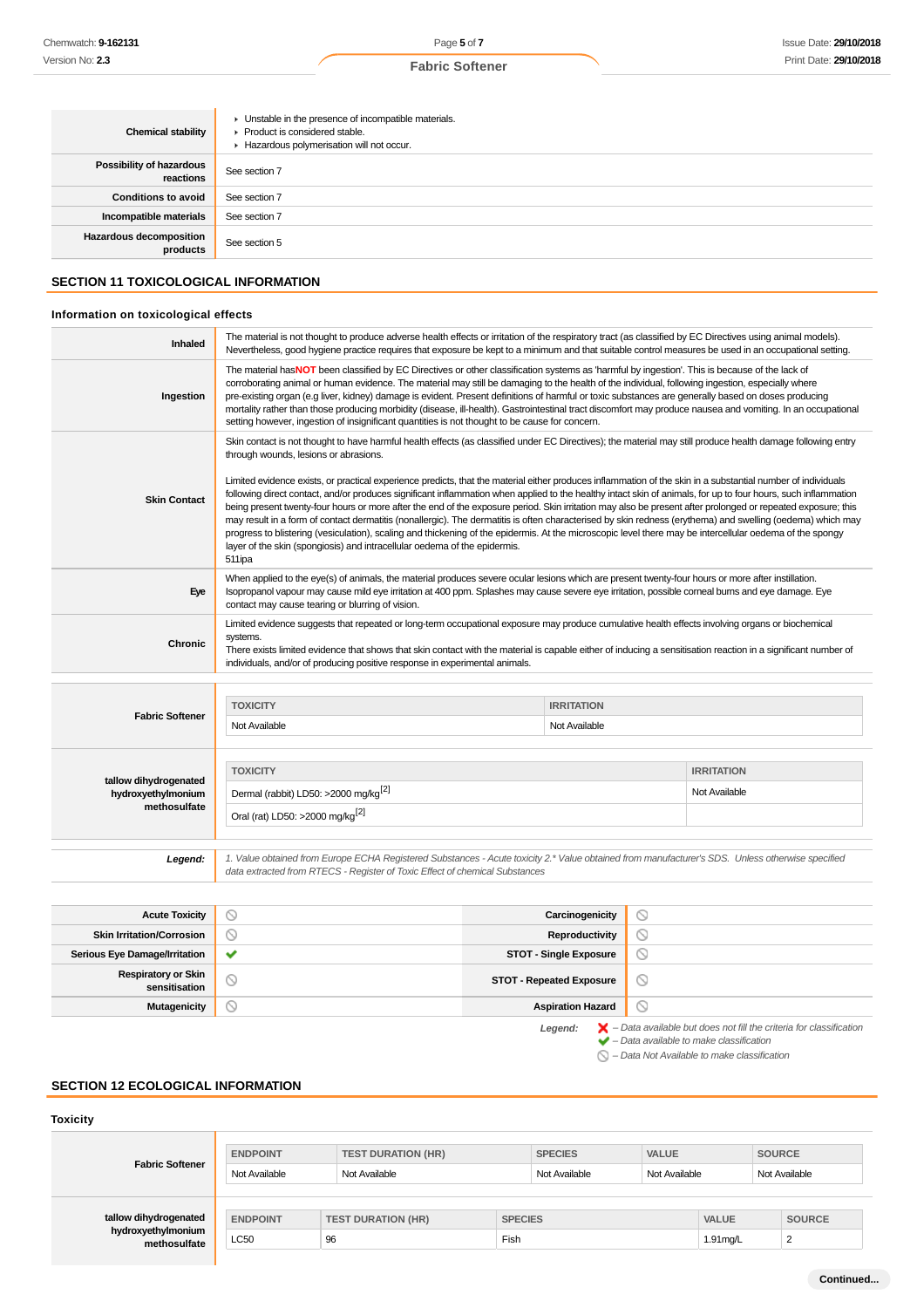#### **Fabric Softener**

|         | <b>EC50</b> | 48 | Crustacea                                                                                                                                           | 6.05mg/L  |  |
|---------|-------------|----|-----------------------------------------------------------------------------------------------------------------------------------------------------|-----------|--|
|         | EC50        | 72 | Algae or other aquatic plants                                                                                                                       | 22.3mg/L  |  |
|         | <b>NOEC</b> | 48 | Crustacea                                                                                                                                           | 0.948mg/L |  |
|         |             |    |                                                                                                                                                     |           |  |
| Legend: |             |    | Extracted from 1. IUCLID Toxicity Data 2. Europe ECHA Registered Substances - Ecotoxicological Information - Aquatic Toxicity 3. EPIWIN Suite V3.12 |           |  |

12.0 Extracted from 1. IUCLID Toxicity Data 2. Europe ECHA Registered Substances - Ecotoxicological Information - Aquatic Toxicity 3. EPIWIN Suite V3.12<br>QSAR) - Aquatic Toxicity Data (Estimated) 4. US EPA, Ecotox database (Japan) - Bioconcentration Data 7. METI (Japan) - Bioconcentration Data 8. Vendor Data

For quaternary ammonium compounds (QACs):

QACs are generally white crystalline powders. Low molecular weight QACs are very soluble in water, but slightly or not at all soluble in solvents such as ether, petrol and benzene. As the molecular weight and chain lengths increases, the solubility in polar solvents (e.g. water) decreases and the solubility in non-polar solvents increases. **Environmental fate**

A major part of the QACs is discharged into wastewater and removed in the biological processes of sewage treatment plant. A 90% reduction of the QACs in the water phase of sludge has been reported and alkyl di-/ trimethyl ammonium and alkyl dimethyl benzyl ammonium compounds seem almost completely degraded in sewage sludge.

However, the aerobic and anaerobic biodegradability of QACs is not well investigated. Only sparse data are available concerning stability, solubility and biodegradability. In general, it seems that the biodegradability decreases with increasing numbers of alkyl chains: R(CH3)3N+ > R2(CH3)2N+ > R3(CH3)N+ . Within each category the biodegradability seems inversely proportional to the alkyl chain length. Heterocyclic QACs are less degradable than the non-cyclic.

Investigations have shown that bioaccumulation of considerable dimensions will probably not take place.

### **Ecotoxicity:**

Quaternary ammonium compounds and their polymers may be highly toxic to fish and other aquatic organisms. The toxicity of the quaternary ammoniums is known to be greatly reduced in the environment because of preferential binding to dissolved organics in surface water.

#### **Persistence and degradability**

| Ingredient | Persistence: Water/Soil               | Persistence: Air                      |  |  |
|------------|---------------------------------------|---------------------------------------|--|--|
|            | No Data available for all ingredients | No Data available for all ingredients |  |  |

#### **Bioaccumulative potential**

| Ingredient       | <b>Bioaccumulation</b>                |
|------------------|---------------------------------------|
|                  | No Data available for all ingredients |
| Mobility in soil |                                       |
| Ingredient       | <b>Mobility</b>                       |
|                  | No Data available for all ingredients |

### **SECTION 13 DISPOSAL CONSIDERATIONS**

| Waste treatment methods      |                                                                                                                                                                                                                                                                                                                                                                                                                                                                                                                                                                                                                                                                                                                                                                                                                                                                                                                                                                                                                                                                                                                                                                                                                                                                                                                                                                                                                                                                                                                                                                                                                                                                                                                                                                                       |
|------------------------------|---------------------------------------------------------------------------------------------------------------------------------------------------------------------------------------------------------------------------------------------------------------------------------------------------------------------------------------------------------------------------------------------------------------------------------------------------------------------------------------------------------------------------------------------------------------------------------------------------------------------------------------------------------------------------------------------------------------------------------------------------------------------------------------------------------------------------------------------------------------------------------------------------------------------------------------------------------------------------------------------------------------------------------------------------------------------------------------------------------------------------------------------------------------------------------------------------------------------------------------------------------------------------------------------------------------------------------------------------------------------------------------------------------------------------------------------------------------------------------------------------------------------------------------------------------------------------------------------------------------------------------------------------------------------------------------------------------------------------------------------------------------------------------------|
| Product / Packaging disposal | Legislation addressing waste disposal requirements may differ by country, state and/ or territory. Each user must refer to laws operating in their area. In<br>some areas, certain wastes must be tracked.<br>A Hierarchy of Controls seems to be common - the user should investigate:<br>$\blacktriangleright$ Reduction<br>$\triangleright$ Reuse<br>$\triangleright$ Recycling<br>Disposal (if all else fails)<br>This material may be recycled if unused, or if it has not been contaminated so as to make it unsuitable for its intended use. If it has been contaminated, it may<br>be possible to reclaim the product by filtration, distillation or some other means. Shelf life considerations should also be applied in making decisions of this<br>type. Note that properties of a material may change in use, and recycling or reuse may not always be appropriate.<br>• DO NOT allow wash water from cleaning or process equipment to enter drains.<br>It may be necessary to collect all wash water for treatment before disposal.<br>In all cases disposal to sewer may be subject to local laws and regulations and these should be considered first.<br>• Where in doubt contact the responsible authority.<br>Recycle wherever possible.<br>► Consult manufacturer for recycling options or consult local or regional waste management authority for disposal if no suitable treatment or disposal<br>facility can be identified.<br>► Dispose of by: burial in a land-fill specifically licensed to accept chemical and / or pharmaceutical wastes or incineration in a licensed apparatus (after<br>admixture with suitable combustible material).<br>• Decontaminate empty containers. Observe all label safequards until containers are cleaned and destroyed. |

#### **SECTION 14 TRANSPORT INFORMATION**

## **Labels Required Marine Pollutant** NO Not Applicable **HAZCHEM** Not Applicable

**Land transport (ADG): NOT REGULATED FOR TRANSPORT OF DANGEROUS GOODS**

**Air transport (ICAO-IATA / DGR): NOT REGULATED FOR TRANSPORT OF DANGEROUS GOODS**

**Sea transport (IMDG-Code / GGVSee): NOT REGULATED FOR TRANSPORT OF DANGEROUS GOODS**

**Transport in bulk according to Annex II of MARPOL and the IBC code** Not Applicable